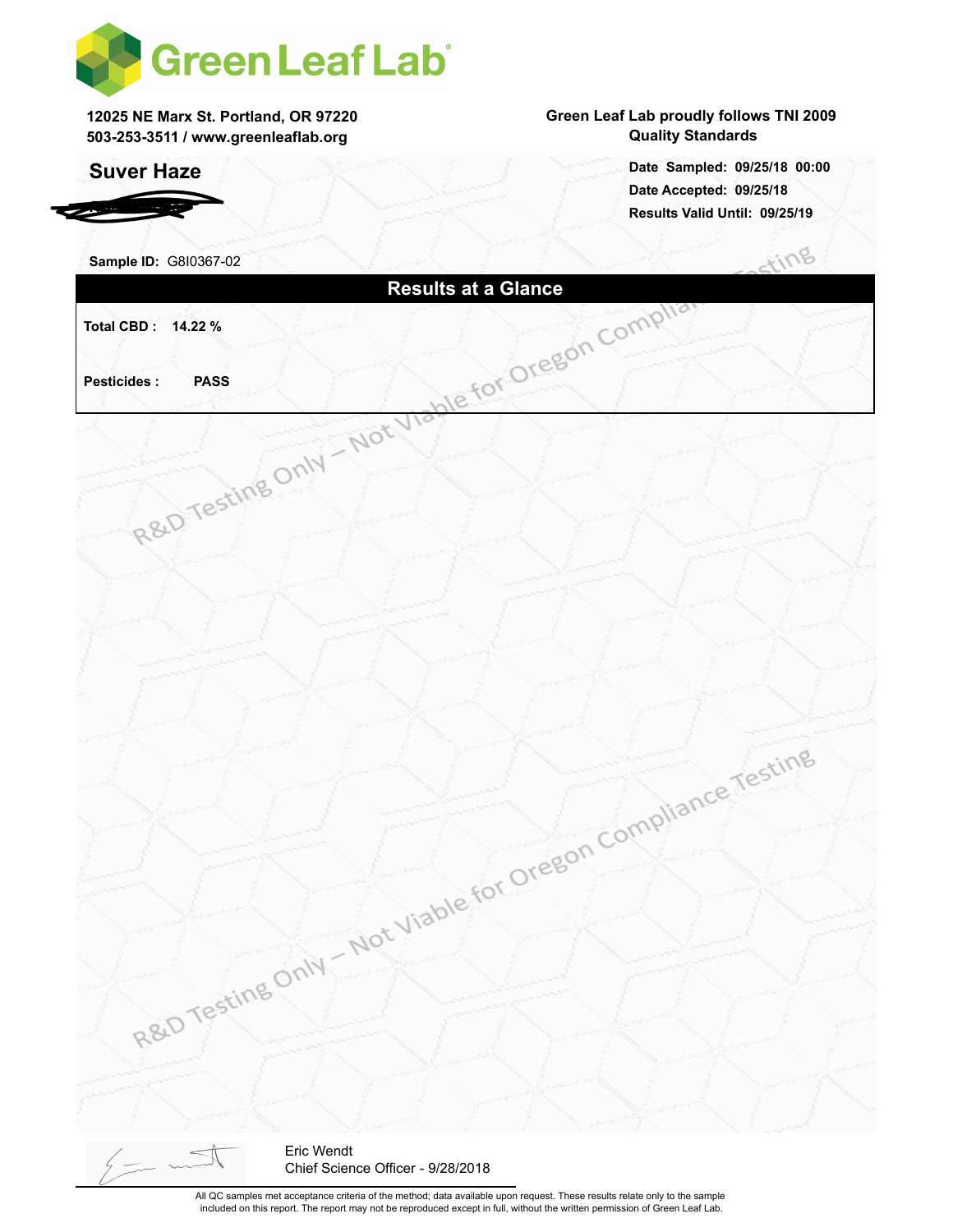

**12025 NE Marx St. Portland, OR 97220 503-253-3511 / www.greenleaflab.org**

### **Suver Haze**

*RDSP Farms*

# **Official Cannalysis Report**

**License#: 10029074C70**

**Green Leaf Lab proudly follows TNI 2009 Quality Standards**

> **Date Accepted: 09/25/18 Results Valid Until: 09/25/19 Date Sampled: 09/25/18 00:00**

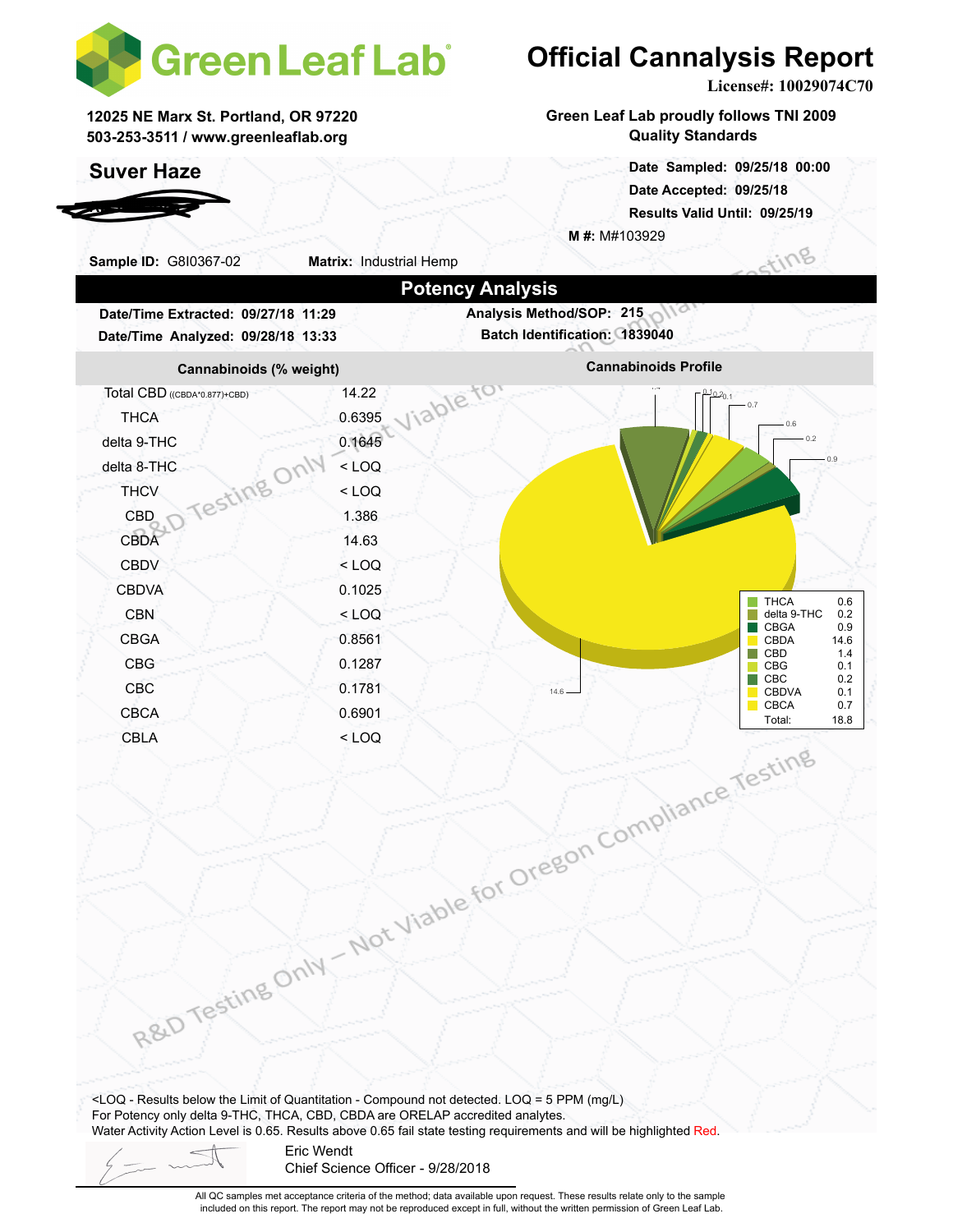

**Matrix:** Industrial Hemp

**12025 NE Marx St. Portland, OR 97220 503-253-3511 / www.greenleaflab.org**

### **Suver Haze**

*RDSP Farms*

**Sample ID:** G8I0367-02

# **Official Cannalysis Report**

**License#: 10029074C70**

ting

**Green Leaf Lab proudly follows TNI 2009 Quality Standards**

> **Date Sampled: 09/25/18 00:00 Date Accepted: 09/25/18 Results Valid Until: 09/25/19**

**M #:** M#103929

|                                     | <b>Pesticide Analysis in PPM</b>      |
|-------------------------------------|---------------------------------------|
| Date/Time Extracted: 09/27/18 10:11 | Date/Time GC Analyzed: 09/27/18 21:31 |
| Analysis Method/SOP: 203            | Date/Time LC Analyzed: 09/27/18 22:52 |
| Detak Identification: 4000000       |                                       |

| Batch Identification: 1839038 |                                                                    |                     |            | PRU'                                         |  |  |
|-------------------------------|--------------------------------------------------------------------|---------------------|------------|----------------------------------------------|--|--|
| Analyte                       | <b>Result</b>                                                      | <b>Action Level</b> | <b>LOQ</b> | <b>Type</b>                                  |  |  |
| Abamectin                     | $<$ LOQ                                                            | 0.5                 | 0.04       | Insecticide and anthelmintic                 |  |  |
| Acephate                      | $<$ LOQ                                                            | 0.4<br>Not          | 0.04       | Organophosphate insecticide                  |  |  |
| Acequinocyl                   | $<$ LOQ                                                            | 2                   | 0.04       | Acaracide                                    |  |  |
| Acetamiprid                   | 100                                                                | 0.2                 | 0.04       | Neonicotinoid instecticide                   |  |  |
| Testing<br>Aldicarb           | $<$ LOQ                                                            | 0.4                 | 0.04       | Carbamate insecticide                        |  |  |
| Azoxystrobin                  | <loq< td=""><td>0.2</td><td>0.04</td><td>Qol fungicide</td></loq<> | 0.2                 | 0.04       | Qol fungicide                                |  |  |
| <b>Bifenazate</b>             | $<$ LOQ                                                            | 0.2                 | 0.04       | Insecticide and miticide                     |  |  |
| Bifenthrin                    | $<$ LOQ                                                            | 0.2                 | 0.04       | Pyrethroid insecticide and acaricide         |  |  |
| <b>Boscalid</b>               | $<$ LOQ                                                            | 0.4                 | 0.04       | Carboxamide fungicide                        |  |  |
| Carbaryl                      | $<$ LOQ                                                            | 0.2                 | 0.04       | Carbamate insecticide                        |  |  |
| Carbofuran                    | < LOQ                                                              | 0.2                 | 0.04       | Carbamate insecticide                        |  |  |
| Chlorantraniliprole           | < LOQ                                                              | 0.2                 | 0.04       | Anthranilic diamide insecticide              |  |  |
| Chlorfenapyr                  | $<$ LOQ                                                            | $\mathbf{1}$        | 0.04       | Pyrazole insecticide, acaricide and miticide |  |  |
| Chlorpyrifos                  | < LOQ                                                              | 0.2                 | 0.04       | Organophosphate insecticide                  |  |  |
| Clofentezine                  | $<$ LOQ                                                            | 0.2                 | 0.04       | Ovicidal tetrazine acaricide                 |  |  |
| Cyfluthrin                    | $<$ LOQ                                                            | 1                   | 0.04       | Pyrethroid insecticide                       |  |  |
| Cypermethrin                  | $<$ LOQ                                                            | 1                   | 0.04       | Pyrethroid insecticide                       |  |  |
| Daminozide                    | $<$ LOQ                                                            | 1                   | 0.04       | Plant growth regulator                       |  |  |
| DDVP (Dichlorvos)             | $<$ LOQ                                                            | 1                   | 0.04       | Organophosphate insecticide                  |  |  |
| Diazinon                      | $<$ LOQ                                                            | 0.2                 | 0.04       | Organophosphate insecticide                  |  |  |
| Dimethoate                    | $<$ LOQ                                                            | 0.2                 | 0.04       | Organophosphate insecticide                  |  |  |
| Ethoprophos                   | $<$ LOQ                                                            | 0.2                 | 0.04       | Organophosphate insecticide, nematocide      |  |  |
| Etofenprox                    | < LOQ                                                              | 0.4                 | 0.04       | Pyrethroid insecticide                       |  |  |
| Etoxazole                     | $<$ LOQ                                                            | 0.2                 | 0.04<br>£O | Diphenyl oxazoline acaricide                 |  |  |
| Fenoxycarb                    | $<$ LOQ                                                            |                     | 0.04       | Carbamate insecticide                        |  |  |
| Fenpyroximate                 | $<$ LOQ                                                            | $04a$ ble           | 0.04       | Pyrazolium insecticide and acaricide         |  |  |
| Fipronil                      | $<$ LOQ                                                            | 0.4                 | 0.04       | Pyrazole insecticide                         |  |  |
| Flonicamid                    | $<$ LOQ                                                            | 1                   | 0.04       | Pyridinecarboxamide insecticide              |  |  |
| Fludioxonil<br>Testing        | $<$ LOQ                                                            | 0.4                 | 0.04       | Phenylpyrrole fungicide                      |  |  |
| Hexythiazox                   | $<$ LOQ                                                            | $\mathbf{1}$        | 0.04       | Carboxamide acaricide                        |  |  |
| Imazalil $\mathbb{R}^{8D}$    | $<$ LOQ                                                            | 0.2                 | 0.04       | Azole fungicide                              |  |  |
| Imidacloprid                  | $<$ LOQ                                                            | 0.4                 | 0.04       | Neonicotinoid insectide                      |  |  |
| Kresoxim-methyl               | $<$ LOQ                                                            | 0.4                 | 0.04       | Strobilurin fungicide and bactericide        |  |  |
| Malathion                     | $<$ LOQ                                                            | 0.2                 | 0.04       | Organophosphate insecticide and acaricide    |  |  |
| Metalaxyl                     | $<$ LOQ                                                            | 0.2                 | 0.04       | Phenylamide fungicide                        |  |  |

Eric Wendt Chief Science Officer - 9/28/2018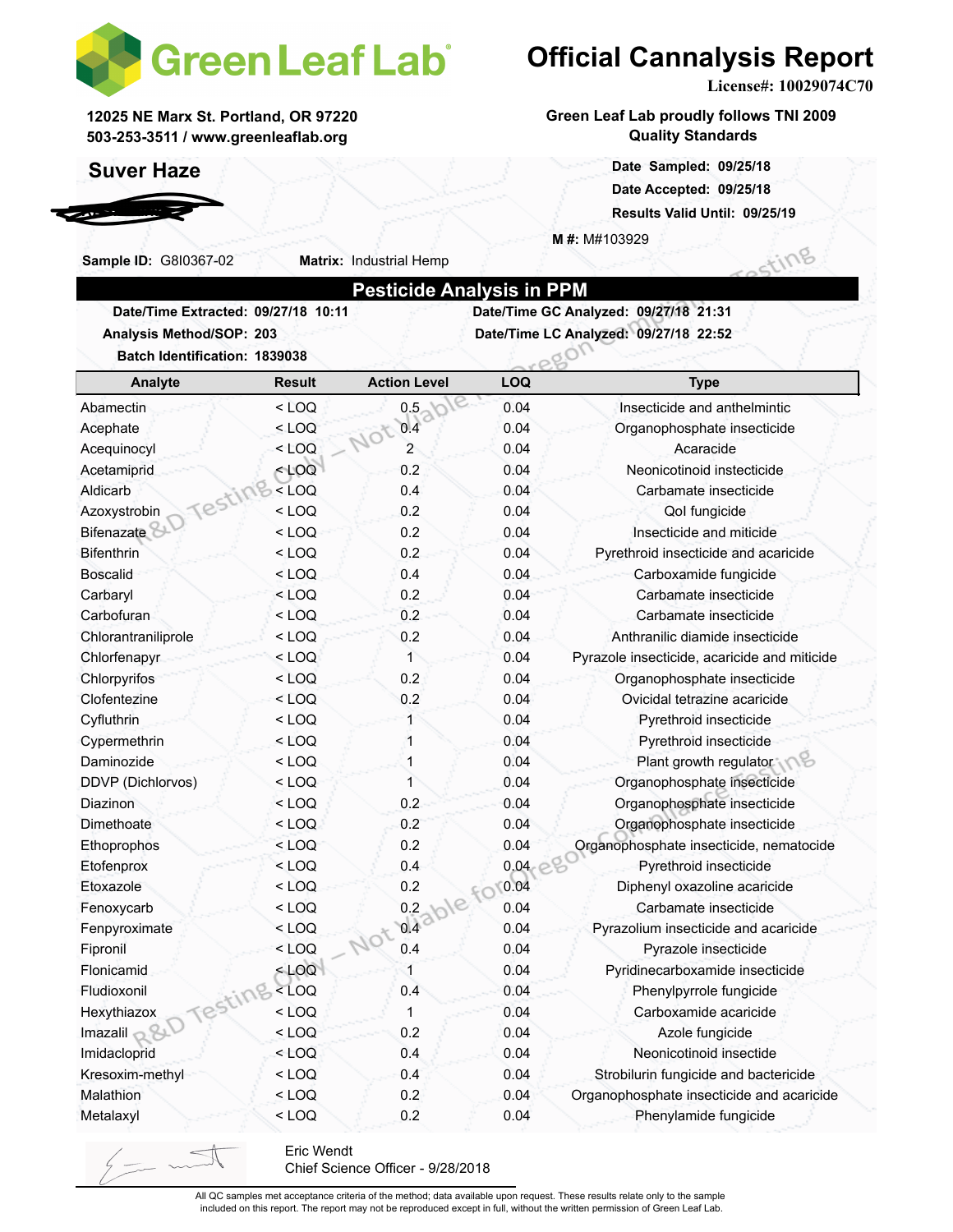

**Matrix:** Industrial Hemp

**12025 NE Marx St. Portland, OR 97220 503-253-3511 / www.greenleaflab.org**

### **Suver Haze**

*RDSP Farms*

**Sample ID:** G8I0367-02

**Official Cannalysis Report**

**License#: 10029074C70**

Sting

**Green Leaf Lab proudly follows TNI 2009 Quality Standards**

> **Date Sampled: 09/25/18 00:00 Date Accepted: 09/25/18 Results Valid Until: 09/25/19**

**M #:** M#103929

|                                     | <b>Pesticide Analysis in PPM</b>      |
|-------------------------------------|---------------------------------------|
| Date/Time Extracted: 09/27/18 10:11 | Date/Time GC Analyzed: 09/27/18 21:31 |
| <b>Analysis Method/SOP: 203</b>     | Date/Time LC Analyzed: 09/27/18 22:52 |
| Detak Identification: 4000000       |                                       |

| Batch Identification: 1839038 |               |                     |            | eeur                                          |
|-------------------------------|---------------|---------------------|------------|-----------------------------------------------|
| Analyte                       | <b>Result</b> | <b>Action Level</b> | <b>LOQ</b> | <b>Type</b>                                   |
| Methiocarb                    | $<$ LOQ       | 0.2                 | 0.04       | Carbamate insecticide                         |
| Methomyl                      | $<$ LOQ       | 0.4                 | 0.04       | Carbamate insecticide                         |
| Methyl parathion              | $<$ LOQ       | 0.2                 | 0.04       | Organophosphate insecticide                   |
| <b>MGK-264</b>                | $<$ LOQ       | 0.2                 | 0.04       | Synergist                                     |
| Myclobutanil                  | $<$ LOQ       | 0.2                 | 0.04       | Triazole fungicide                            |
| Testl<br>Naled                | $<$ LOQ       | 0.5                 | 0.04       | Organophosphate insecticide and acaricide     |
| Oxamyl &                      | $<$ LOQ       | 1                   | 0.04       | Organophosphate insecticide, nematocide       |
| Paclobutrazol                 | $<$ LOQ       | 0.4                 | 0.04       | Triazole fungicide and plant growth regulator |
| Permethrins                   | $<$ LOQ       | 0.2                 | 0.04       | Pyrethroid insecticide                        |
| Phosmet                       | $<$ LOQ       | 0.2                 | 0.04       | Organophosphate insecticide and acaricide     |
| Piperonyl butoxide            | $<$ LOQ       | 2                   | 0.1        | Synergist                                     |
| Prallethrin                   | $<$ LOQ       | 0.2                 | 0.04       | Synthetic pyrethroid insecticide              |
| Propiconazole                 | $<$ LOQ       | 0.4                 | 0.04       | Triazole fungicide                            |
| Propoxur                      | $<$ LOQ       | 0.2                 | 0.04       | Carbamate insecticide and acaricide           |
| Pyrethrins                    | $<$ LOQ       | 1                   | 0.1        | Pyrethroid insecticide                        |
| Pyridaben                     | $<$ LOQ       | 0.2                 | 0.04       | Pyridazinone insecticide and acaricide        |
| Spinosad                      | $<$ LOQ       | 0.2                 | 0.04       | Spinosyn insecticide                          |
| Spiromesifen                  | $<$ LOQ       | 0.2                 | 0.04       | Keto-enol insecticide                         |
| Spirotetramat                 | $<$ LOQ       | 0.2                 | 0.04       | Keto-enol insecticide                         |
| Spiroxamine                   | $<$ LOQ       | 0.4                 | 0.04       | Morpholine fungicide                          |
| Tebuconazole                  | $<$ LOQ       | 0.4                 | 0.04       | Triazole fungicide and plant growth regulator |
| Thiacloprid                   | $<$ LOQ       | 0.2                 | 0.04       | Neonicotinoid insectide and molluscicide      |
| Thiamethoxam                  | $<$ LOQ       | 0.2                 | 0.04       | Neonicotinoid insectide                       |
| Trifloxystrobin               | $<$ LOQ       | 0.2                 | 0.04       | Strobilurin fungicide                         |
|                               |               |                     |            |                                               |

<LOQ - Results below the Limit of Quantitation - Compound not detected Results above the Action Level fail state testing requirements and will be highlighted Red.

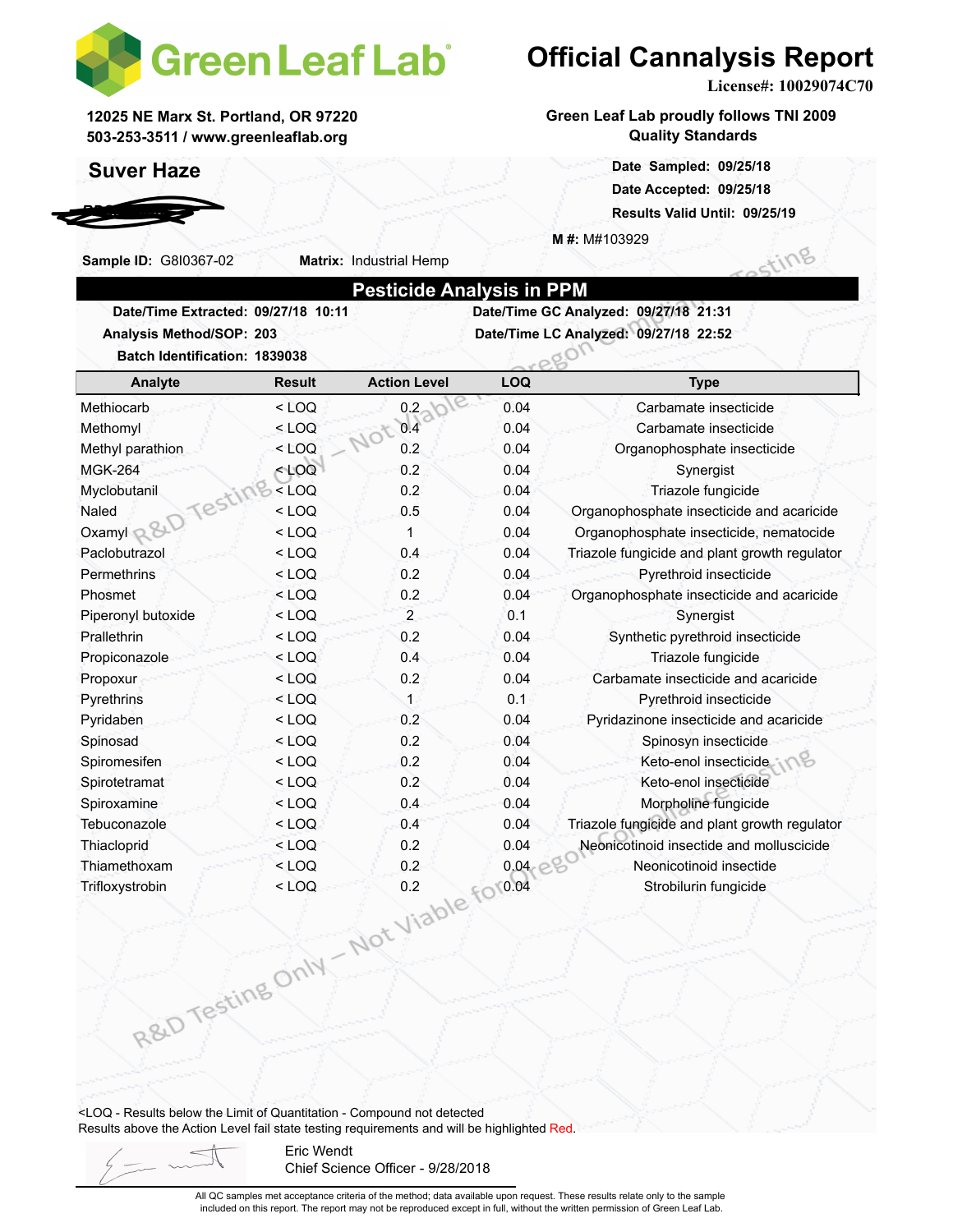

**License#: 10029074C70**

**12025 NE Marx St. Portland, OR 97220 503-253-3511 / www.greenleaflab.org**

**Green Leaf Lab proudly follows TNI 2009 Quality Standards**

## **Quality Control**

### **Potency**

#### *Batch: 1839040 - 215-Useable*

| Blank(1839040-BLK1) |            |          |               |                  |                  |                |
|---------------------|------------|----------|---------------|------------------|------------------|----------------|
| Analyte             | Result     | LOQ      | <b>Units</b>  | %Recovery Limits | <b>Extracted</b> | Analyzed       |
| <b>THCA</b>         | $<$ LOQ    | 0.1124   | $\frac{0}{0}$ |                  | 09/27/18 11:29   | 09/27/18 21:55 |
| delta 9-THC         | $<$ LOQ    | 0.1124   | %             |                  | 09/27/18 11:29   | 09/27/18 21:55 |
| delta 8-THC         | $<$ LOQ    | 0.1124   | %             |                  | 09/27/18 11:29   | 09/27/18 21:55 |
| <b>THCV</b>         | $<$ LOQ    | 0.1124   | %             |                  | 09/27/18 11:29   | 09/27/18 21:55 |
| CBD                 | $<$ LOQ    | 0.1124   | %             |                  | 09/27/18 11:29   | 09/27/18 21:55 |
| CBDA                | $<$ LOQ    | 0.1124   | %             |                  | 09/27/18 11:29   | 09/27/18 21:55 |
| <b>CBDV</b>         | $<$ LOQ    | 0.1124   | $\%$          |                  | 09/27/18 11:29   | 09/27/18 21:55 |
| <b>CBDVA</b>        | $<$ LOQ    | 0.1124   | %             |                  | 09/27/18 11:29   | 09/27/18 21:55 |
| <b>CBN</b>          | $<$ LOQ    | 0.1124   | %             |                  | 09/27/18 11:29   | 09/27/18 21:55 |
| <b>CBG</b>          | $<$ LOQ    | 0.1124   | $\%$          |                  | 09/27/18 11:29   | 09/27/18 21:55 |
| <b>CBGA</b>         | $<$ LOQ    | 0.1124   | $\%$          |                  | 09/27/18 11:29   | 09/27/18 21:55 |
| CBC                 | $<$ LOQ    | 0.1124   | $\%$          |                  | 09/27/18 11:29   | 09/27/18 21:55 |
| <b>CBCA</b>         | $<$ LOQ    | 0.1124   | $\%$          |                  | 09/27/18 11:29   | 09/27/18 21:55 |
| <b>CBLA</b>         | $<$ LOQ    | 0.1124   | %             |                  | 09/27/18 11:29   | 09/27/18 21:55 |
| LCS(1839040-BS1)    |            |          |               |                  |                  |                |
| Analyte             | % Recovery | LOQ      | <b>Units</b>  | %Recovery Limits | <b>Extracted</b> | Analyzed       |
| <b>THCA</b>         | 99.0       | 0.005350 | %             | 80-120           | 09/27/18 11:29   | 09/27/18 22:06 |
| delta 9-THC         | 96.8       | 0.005350 | $\%$          | 80-120           | 09/27/18 11:29   | 09/27/18 22:06 |
| <b>CBD</b>          | 97.4       | 0.005350 | %             | 80-120           | 09/27/18 11:29   | 09/27/18 22:06 |
| <b>CBDA</b>         | 94.2       | 0.005350 | %             | 80-120           | 09/27/18 11:29   | 09/27/18 22:06 |
| LCS(1839040-BS2)    |            |          |               |                  |                  |                |
| Analyte             | % Recovery | LOQ      | <b>Units</b>  | %Recovery Limits | <b>Extracted</b> | Analyzed       |
| <b>THCA</b>         | 99.3       | 0.005350 | $\frac{0}{0}$ | 80-120           | 09/27/18 11:29   | 09/27/18 22:18 |
| delta 9-THC         | 97.8       | 0.005350 | %             | 80-120           | 09/27/18 11:29   | 09/27/18 22:18 |
| CBD                 | 98.4       | 0.005350 | $\frac{0}{0}$ | 80-120           | 09/27/18 11:29   | 09/27/18 22:18 |
| <b>CBDA</b>         | 95.4       | 0.005350 | %             | 80-120           | 09/27/18 11:29   | 09/27/18 22:18 |

 $\frac{1}{2}$  -

Eric Wendt Chief Science Officer - 9/28/2018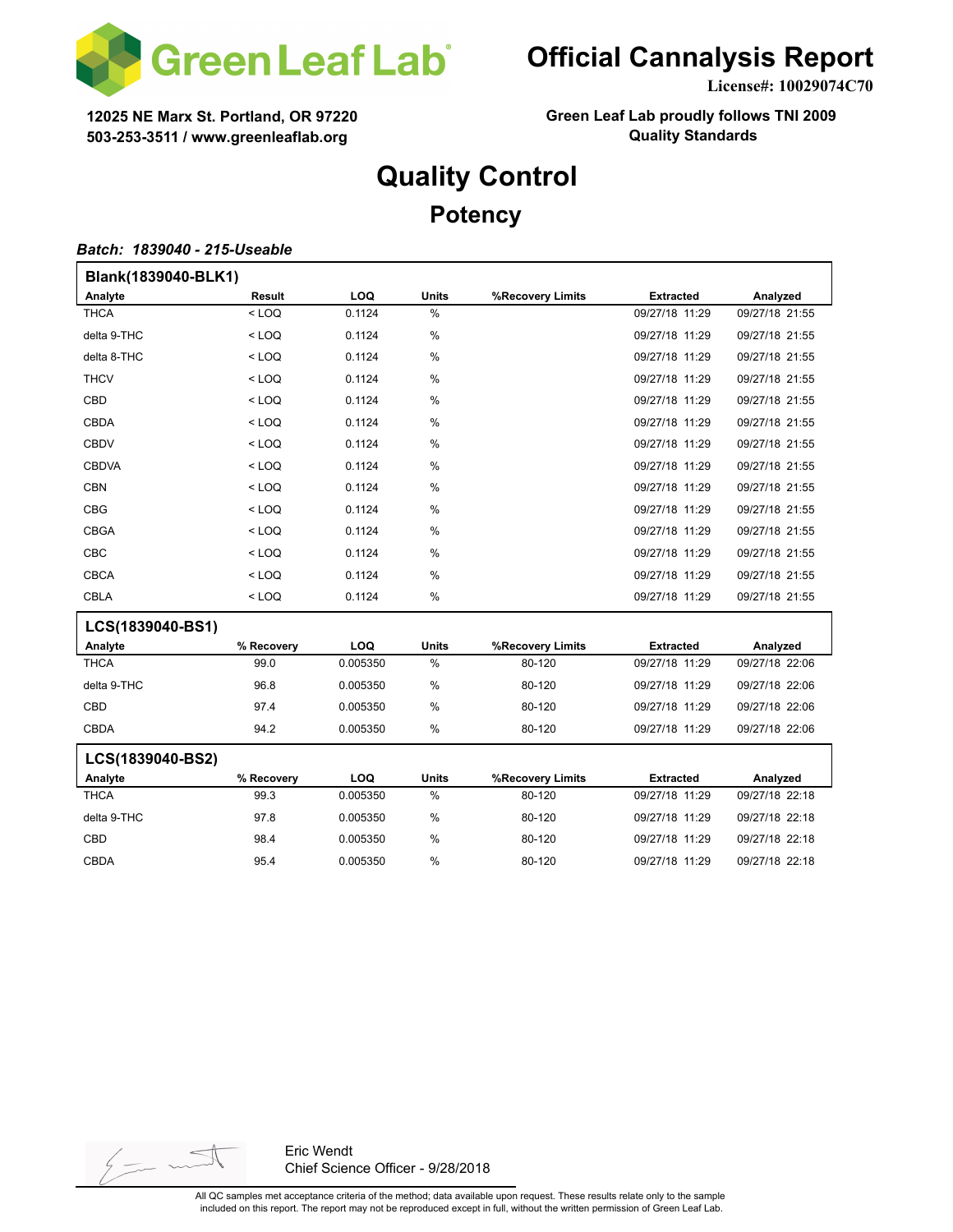

**License#: 10029074C70**

**12025 NE Marx St. Portland, OR 97220 503-253-3511 / www.greenleaflab.org**

**Green Leaf Lab proudly follows TNI 2009 Quality Standards**

# **Quality Control**

### **Pesticide Analysis**

#### *Batch: 1839038 - 203*

 $\frac{1}{2}$  -

| Blank(1839038-BLK1) |                                                                                                     |            |       |                  |                  |                |
|---------------------|-----------------------------------------------------------------------------------------------------|------------|-------|------------------|------------------|----------------|
| Analyte             | Result                                                                                              | <b>LOQ</b> | Units | %Recovery Limits | <b>Extracted</b> | Analyzed       |
| Abamectin           | <loq< td=""><td>0.04</td><td>ppm</td><td></td><td>09/27/18 10:11</td><td>09/27/18 19:05</td></loq<> | 0.04       | ppm   |                  | 09/27/18 10:11   | 09/27/18 19:05 |
| DDVP (Dichlorvos)   | < LOQ                                                                                               | 0.04       | ppm   |                  | 09/27/18 10:11   | 09/27/18 17:22 |
| Acephate            | < LOQ                                                                                               | 0.04       | ppm   |                  | 09/27/18 10:11   | 09/27/18 19:05 |
| Acequinocyl         | < LOQ                                                                                               | 0.04       | ppm   |                  | 09/27/18 10:11   | 09/27/18 19:05 |
| Acetamiprid         | < LOQ                                                                                               | 0.04       | ppm   |                  | 09/27/18 10:11   | 09/27/18 19:05 |
| Aldicarb            | < LOQ                                                                                               | 0.04       | ppm   |                  | 09/27/18 10:11   | 09/27/18 19:05 |
| Azoxystrobin        | < LOQ                                                                                               | 0.04       | ppm   |                  | 09/27/18 10:11   | 09/27/18 19:05 |
| <b>Bifenazate</b>   | < LOQ                                                                                               | 0.04       | ppm   |                  | 09/27/18 10:11   | 09/27/18 19:05 |
| <b>Bifenthrin</b>   | < LOQ                                                                                               | 0.04       | ppm   |                  | 09/27/18 10:11   | 09/27/18 17:22 |
| <b>Boscalid</b>     | < LOQ                                                                                               | 0.04       | ppm   |                  | 09/27/18 10:11   | 09/27/18 17:22 |
| Carbaryl            | < LOQ                                                                                               | 0.04       | ppm   |                  | 09/27/18 10:11   | 09/27/18 19:05 |
| Carbofuran          | < LOQ                                                                                               | 0.04       | ppm   |                  | 09/27/18 10:11   | 09/27/18 19:05 |
| Chlorantraniliprole | < LOQ                                                                                               | 0.04       | ppm   |                  | 09/27/18 10:11   | 09/27/18 19:05 |
| Chlorfenapyr        | < LOQ                                                                                               | 0.04       | ppm   |                  | 09/27/18 10:11   | 09/27/18 17:22 |
| Chlorpyrifos        | < LOQ                                                                                               | 0.04       | ppm   |                  | 09/27/18 10:11   | 09/27/18 17:22 |
| Clofentezine        | < LOQ                                                                                               | 0.04       | ppm   |                  | 09/27/18 10:11   | 09/27/18 19:05 |
| Cyfluthrin          | < LOQ                                                                                               | 0.04       | ppm   |                  | 09/27/18 10:11   | 09/27/18 17:22 |
| Cypermethrin        | < LOQ                                                                                               | 0.04       | ppm   |                  | 09/27/18 10:11   | 09/27/18 17:22 |
| Daminozide          | < LOQ                                                                                               | 0.04       | ppm   |                  | 09/27/18 10:11   | 09/27/18 19:05 |
| Diazinon            | < LOQ                                                                                               | 0.04       | ppm   |                  | 09/27/18 10:11   | 09/27/18 17:22 |
| Dimethoate          | < LOQ                                                                                               | 0.04       | ppm   |                  | 09/27/18 10:11   | 09/27/18 19:05 |
| Ethoprophos         | < LOQ                                                                                               | 0.04       | ppm   |                  | 09/27/18 10:11   | 09/27/18 19:05 |
| Etofenprox          | < LOQ                                                                                               | 0.04       | ppm   |                  | 09/27/18 10:11   | 09/27/18 19:05 |
| Etoxazole           | < LOQ                                                                                               | 0.04       | ppm   |                  | 09/27/18 10:11   | 09/27/18 19:05 |
| Fenoxycarb          | < LOQ                                                                                               | 0.04       | ppm   |                  | 09/27/18 10:11   | 09/27/18 19:05 |
| Fenpyroximate       | < LOQ                                                                                               | 0.04       | ppm   |                  | 09/27/18 10:11   | 09/27/18 19:05 |
| Fipronil            | < LOQ                                                                                               | 0.04       | ppm   |                  | 09/27/18 10:11   | 09/27/18 17:22 |
| Flonicamid          | < LOQ                                                                                               | 0.04       | ppm   |                  | 09/27/18 10:11   | 09/27/18 19:05 |
| Fludioxonil         | < LOQ                                                                                               | 0.04       | ppm   |                  | 09/27/18 10:11   | 09/27/18 17:22 |
| Hexythiazox         | < LOQ                                                                                               | 0.04       | ppm   |                  | 09/27/18 10:11   | 09/27/18 19:05 |
| Imazalil            | $<$ LOQ                                                                                             | 0.04       | ppm   |                  | 09/27/18 10:11   | 09/27/18 19:05 |
| Imidacloprid        | < LOQ                                                                                               | 0.04       | ppm   |                  | 09/27/18 10:11   | 09/27/18 19:05 |
| Kresoxim-methyl     | $<$ LOQ                                                                                             | 0.04       | ppm   |                  | 09/27/18 10:11   | 09/27/18 17:22 |
| Malathion           | $<$ LOQ                                                                                             | 0.04       | ppm   |                  | 09/27/18 10:11   | 09/27/18 17:22 |
| Metalaxyl           | < LOQ                                                                                               | 0.04       | ppm   |                  | 09/27/18 10:11   | 09/27/18 19:05 |
| Methiocarb          | < LOQ                                                                                               | 0.04       | ppm   |                  | 09/27/18 10:11   | 09/27/18 19:05 |
| Methomyl            | < LOQ                                                                                               | 0.04       | ppm   |                  | 09/27/18 10:11   | 09/27/18 19:05 |
| Methyl parathion    | < LOQ                                                                                               | 0.04       | ppm   |                  | 09/27/18 10:11   | 09/27/18 17:22 |
|                     |                                                                                                     |            |       |                  |                  |                |

Eric Wendt Chief Science Officer - 9/28/2018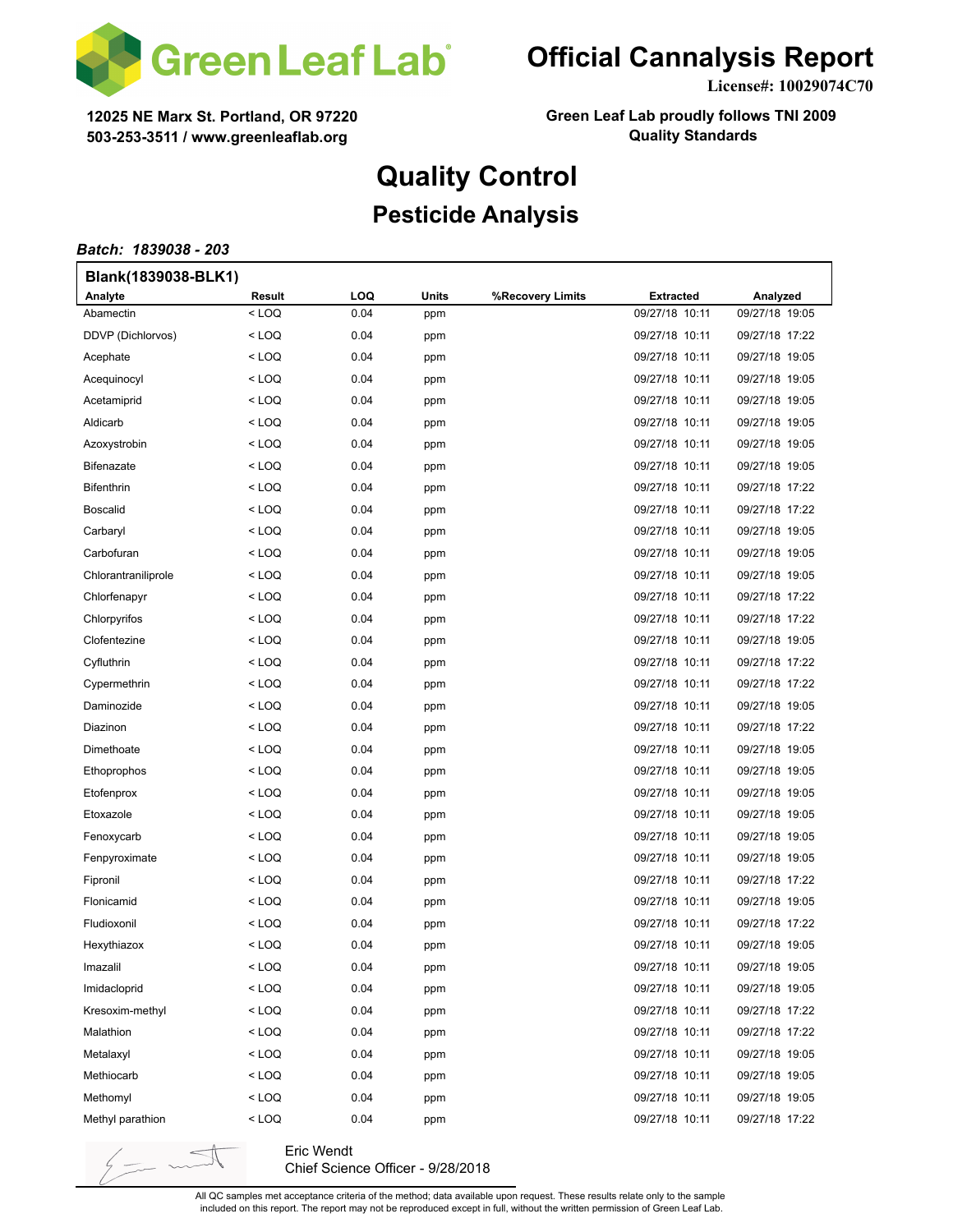

**License#: 10029074C70**

**12025 NE Marx St. Portland, OR 97220 503-253-3511 / www.greenleaflab.org**

**Green Leaf Lab proudly follows TNI 2009 Quality Standards**

# **Quality Control**

### **Pesticide Analysis (Continued)**

#### *Batch: 1839038 - 203 (Continued)*

 $\frac{1}{2}$   $\frac{1}{2}$   $\sim$ 

| Blank(1839038-BLK1) |               |      |       |                  |                |                |
|---------------------|---------------|------|-------|------------------|----------------|----------------|
| Analyte             | <b>Result</b> | LOQ  | Units | %Recovery Limits | Extracted      | Analyzed       |
| <b>MGK-264</b>      | $<$ LOQ       | 0.04 | ppm   |                  | 09/27/18 10:11 | 09/27/18 17:22 |
| Myclobutanil        | $<$ LOQ       | 0.04 | ppm   |                  | 09/27/18 10:11 | 09/27/18 19:05 |
| Naled               | $<$ LOQ       | 0.04 | ppm   |                  | 09/27/18 10:11 | 09/27/18 19:05 |
| Oxamyl              | $<$ LOQ       | 0.04 | ppm   |                  | 09/27/18 10:11 | 09/27/18 19:05 |
| Paclobutrazol       | $<$ LOQ       | 0.04 | ppm   |                  | 09/27/18 10:11 | 09/27/18 19:05 |
| Permethrins         | $<$ LOQ       | 0.04 | ppm   |                  | 09/27/18 10:11 | 09/27/18 19:05 |
| Phosmet             | $<$ LOQ       | 0.04 | ppm   |                  | 09/27/18 10:11 | 09/27/18 19:05 |
| Piperonyl butoxide  | $<$ LOQ       | 0.1  | ppm   |                  | 09/27/18 10:11 | 09/27/18 19:05 |
| Prallethrin         | $<$ LOQ       | 0.04 | ppm   |                  | 09/27/18 10:11 | 09/27/18 19:05 |
| Propiconazole       | $<$ LOQ       | 0.04 | ppm   |                  | 09/27/18 10:11 | 09/27/18 17:22 |
| Propoxur            | $<$ LOQ       | 0.04 | ppm   |                  | 09/27/18 10:11 | 09/27/18 19:05 |
| Pyrethrins          | $<$ LOQ       | 0.1  | ppm   |                  | 09/27/18 10:11 | 09/27/18 19:05 |
| Pyridaben           | $<$ LOQ       | 0.04 | ppm   |                  | 09/27/18 10:11 | 09/27/18 19:05 |
| Spinosad            | $<$ LOQ       | 0.04 | ppm   |                  | 09/27/18 10:11 | 09/27/18 19:05 |
| Spiromesifen        | $<$ LOQ       | 0.04 | ppm   |                  | 09/27/18 10:11 | 09/27/18 19:05 |
| Spirotetramat       | $<$ LOQ       | 0.04 | ppm   |                  | 09/27/18 10:11 | 09/27/18 19:05 |
| Spiroxamine         | $<$ LOQ       | 0.04 | ppm   |                  | 09/27/18 10:11 | 09/27/18 19:05 |
| Tebuconazole        | $<$ LOQ       | 0.04 | ppm   |                  | 09/27/18 10:11 | 09/27/18 19:05 |
| Thiacloprid         | $<$ LOQ       | 0.04 | ppm   |                  | 09/27/18 10:11 | 09/27/18 19:05 |
| Thiamethoxam        | $<$ LOQ       | 0.04 | ppm   |                  | 09/27/18 10:11 | 09/27/18 19:05 |
| Trifloxystrobin     | $<$ LOQ       | 0.04 | ppm   |                  | 09/27/18 10:11 | 09/27/18 19:05 |
| LCS(1839038-BS1)    |               |      |       |                  |                |                |
| Analyte             | % Recovery    | LOQ  | Units | %Recovery Limits | Extracted      | Analyzed       |
| Abamectin           | 106           | 0.04 | ppm   | $7 - 141$        | 09/27/18 10:11 | 09/27/18 19:25 |
| DDVP (Dichlorvos)   | 74.2          | 0.04 | ppm   | 70-130           | 09/27/18 10:11 | 09/27/18 17:45 |
| Acephate            | 75.0          | 0.04 | ppm   | 70-130           | 09/27/18 10:11 | 09/27/18 19:25 |
| Acequinocyl         | 60.9          | 0.04 | ppm   | $0 - 111$        | 09/27/18 10:11 | 09/27/18 19:25 |
| Acetamiprid         | 90.4          | 0.04 | ppm   | 70-130           | 09/27/18 10:11 | 09/27/18 19:25 |
| Aldicarb            | 88.4          | 0.04 | ppm   | 70-130           | 09/27/18 10:11 | 09/27/18 19:25 |
| Azoxystrobin        | 97.5          | 0.04 | ppm   | 70-130           | 09/27/18 10:11 | 09/27/18 19:25 |
| Bifenazate          | 98.6          | 0.04 | ppm   | 70-130           | 09/27/18 10:11 | 09/27/18 19:25 |
| <b>Bifenthrin</b>   | 76.9          | 0.04 | ppm   | 70-130           | 09/27/18 10:11 | 09/27/18 17:45 |
| <b>Boscalid</b>     | 74.4          | 0.04 | ppm   | 70-130           | 09/27/18 10:11 | 09/27/18 17:45 |
| Carbaryl            | 94.9          | 0.04 | ppm   | 70-130           | 09/27/18 10:11 | 09/27/18 19:25 |
| Carbofuran          | 98.1          | 0.04 | ppm   | 70-130           | 09/27/18 10:11 | 09/27/18 19:25 |
| Chlorantraniliprole | 37.0          | 0.04 | ppm   | 23-110           | 09/27/18 10:11 | 09/27/18 19:25 |
| Chlorfenapyr        | 74.9          | 0.04 | ppm   | 70-130           | 09/27/18 10:11 | 09/27/18 17:45 |
| Chlorpyrifos        | 72.8          | 0.04 | ppm   | 70-130           | 09/27/18 10:11 | 09/27/18 17:45 |

Eric Wendt Chief Science Officer - 9/28/2018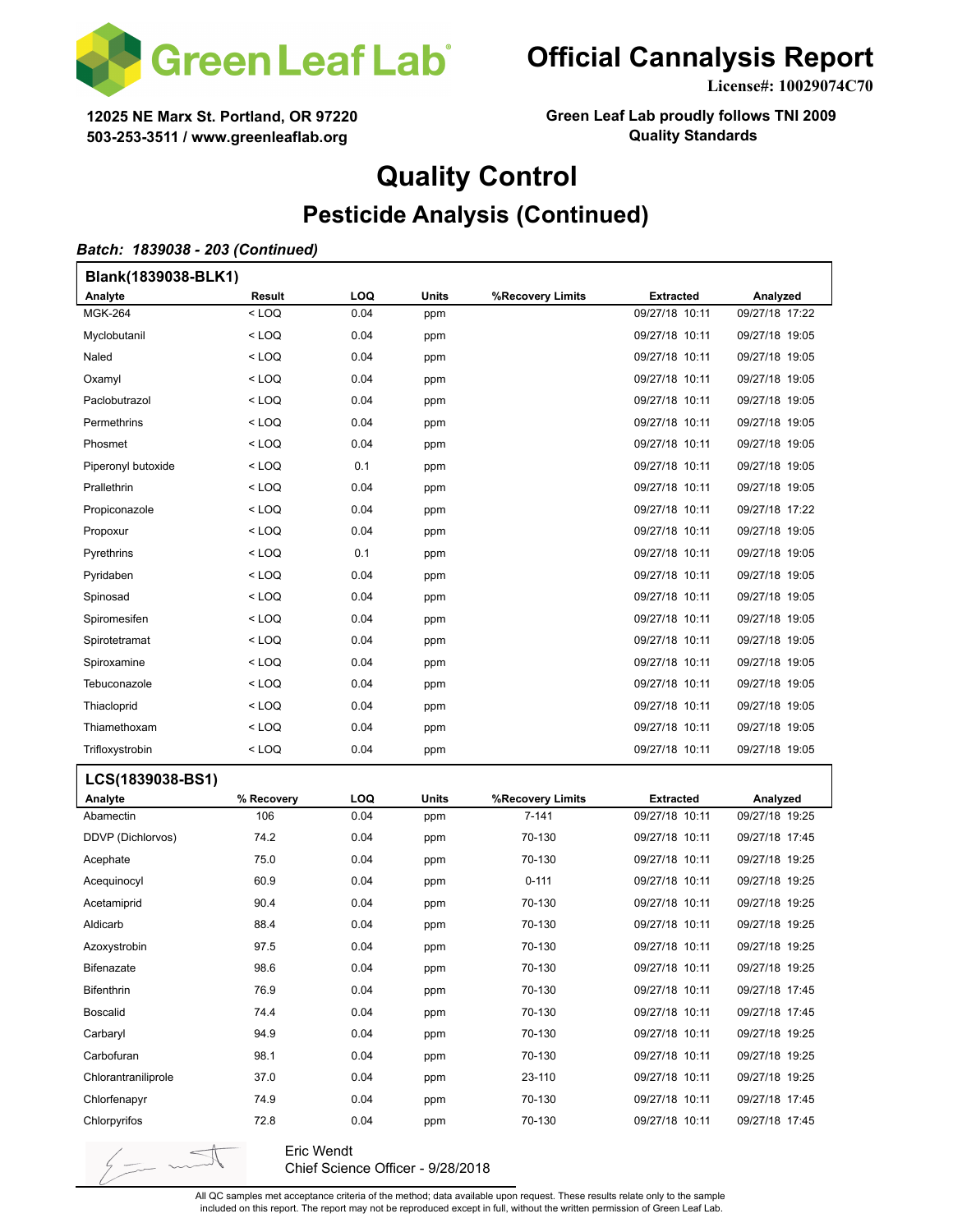

**License#: 10029074C70**

**12025 NE Marx St. Portland, OR 97220 503-253-3511 / www.greenleaflab.org**

**Green Leaf Lab proudly follows TNI 2009 Quality Standards**

# **Quality Control Pesticide Analysis (Continued)**

#### *Batch: 1839038 - 203 (Continued)*

| LCS(1839038-BS1)   |            |      |              |                  |                  |                |  |
|--------------------|------------|------|--------------|------------------|------------------|----------------|--|
| Analyte            | % Recovery | LOQ  | <b>Units</b> | %Recovery Limits | <b>Extracted</b> | Analyzed       |  |
| Clofentezine       | 96.0       | 0.04 | ppm          | 35-118           | 09/27/18 10:11   | 09/27/18 19:25 |  |
| Cyfluthrin         | 78.6       | 0.04 | ppm          | 70-130           | 09/27/18 10:11   | 09/27/18 17:45 |  |
| Cypermethrin       | 80.0       | 0.04 | ppm          | 70-130           | 09/27/18 10:11   | 09/27/18 17:45 |  |
| Daminozide         | 3.72       | 0.04 | ppm          | $0 - 100$        | 09/27/18 10:11   | 09/27/18 19:25 |  |
| Diazinon           | 78.1       | 0.04 | ppm          | 70-130           | 09/27/18 10:11   | 09/27/18 17:45 |  |
| Dimethoate         | 91.3       | 0.04 | ppm          | 70-130           | 09/27/18 10:11   | 09/27/18 19:25 |  |
| Ethoprophos        | 88.9       | 0.04 | ppm          | 70-130           | 09/27/18 10:11   | 09/27/18 19:25 |  |
| Etofenprox         | 107        | 0.04 | ppm          | 70-130           | 09/27/18 10:11   | 09/27/18 19:25 |  |
| Etoxazole          | 89.8       | 0.04 | ppm          | 70-130           | 09/27/18 10:11   | 09/27/18 19:25 |  |
| Fenoxycarb         | 98.5       | 0.04 | ppm          | 70-130           | 09/27/18 10:11   | 09/27/18 19:25 |  |
| Fenpyroximate      | 80.5       | 0.04 | ppm          | 60-120           | 09/27/18 10:11   | 09/27/18 19:25 |  |
| Fipronil           | 79.8       | 0.04 | ppm          | 70-130           | 09/27/18 10:11   | 09/27/18 17:45 |  |
| Flonicamid         | 91.7       | 0.04 | ppm          | 70-130           | 09/27/18 10:11   | 09/27/18 19:25 |  |
| Fludioxonil        | 75.0       | 0.04 | ppm          | 70-130           | 09/27/18 10:11   | 09/27/18 17:45 |  |
| Hexythiazox        | 111        | 0.04 | ppm          | 70-130           | 09/27/18 10:11   | 09/27/18 19:25 |  |
| Imazalil           | 74.5       | 0.04 | ppm          | 31-103           | 09/27/18 10:11   | 09/27/18 19:25 |  |
| Imidacloprid       | 95.3       | 0.04 | ppm          | 70-130           | 09/27/18 10:11   | 09/27/18 19:25 |  |
| Kresoxim-methyl    | 78.7       | 0.04 | ppm          | 70-130           | 09/27/18 10:11   | 09/27/18 17:45 |  |
| Malathion          | 81.9       | 0.04 | ppm          | 70-130           | 09/27/18 10:11   | 09/27/18 17:45 |  |
| Metalaxyl          | 95.5       | 0.04 | ppm          | 70-130           | 09/27/18 10:11   | 09/27/18 19:25 |  |
| Methiocarb         | 119        | 0.04 | ppm          | 70-130           | 09/27/18 10:11   | 09/27/18 19:25 |  |
| Methomyl           | 89.2       | 0.04 | ppm          | 70-130           | 09/27/18 10:11   | 09/27/18 19:25 |  |
| Methyl parathion   | 79.9       | 0.04 | ppm          | 70-130           | 09/27/18 10:11   | 09/27/18 17:45 |  |
| <b>MGK-264</b>     | 78.8       | 0.04 | ppm          | 70-130           | 09/27/18 10:11   | 09/27/18 17:45 |  |
| Myclobutanil       | 101        | 0.04 | ppm          | 70-130           | 09/27/18 10:11   | 09/27/18 19:25 |  |
| Naled              | 76.9       | 0.04 | ppm          | $0 - 103$        | 09/27/18 10:11   | 09/27/18 19:25 |  |
| Oxamyl             | 78.7       | 0.04 | ppm          | 70-130           | 09/27/18 10:11   | 09/27/18 19:25 |  |
| Paclobutrazol      | 104        | 0.04 | ppm          | 70-130           | 09/27/18 10:11   | 09/27/18 19:25 |  |
| Permethrins        | 95.6       | 0.04 | ppm          | 70-130           | 09/27/18 10:11   | 09/27/18 19:25 |  |
| Phosmet            | 94.9       | 0.04 | ppm          | 70-130           | 09/27/18 10:11   | 09/27/18 19:25 |  |
| Piperonyl butoxide | 357        | 0.1  | ppm          | 70-130           | 09/27/18 10:11   | 09/27/18 19:25 |  |
| Prallethrin        | 112        | 0.04 | ppm          | 70-130           | 09/27/18 10:11   | 09/27/18 19:25 |  |
| Propiconazole      | 74.8       | 0.04 | ppm          | 70-130           | 09/27/18 10:11   | 09/27/18 17:45 |  |
| Propoxur           | 99.2       | 0.04 | ppm          | 70-130           | 09/27/18 10:11   | 09/27/18 19:25 |  |
| Pyrethrins         | 82.6       | 0.1  | ppm          | 70-130           | 09/27/18 10:11   | 09/27/18 19:25 |  |
| Pyridaben          | 80.4       | 0.04 | ppm          | 60-120           | 09/27/18 10:11   | 09/27/18 19:25 |  |
| Spinosad           | 55.1       | 0.04 | ppm          | 24-91            | 09/27/18 10:11   | 09/27/18 19:25 |  |
| Spiromesifen       | 94.0       | 0.04 | ppm          | 70-130           | 09/27/18 10:11   | 09/27/18 19:25 |  |
|                    |            |      |              |                  |                  |                |  |

Eric Wendt Chief Science Officer - 9/28/2018

 $\frac{1}{2}$  -